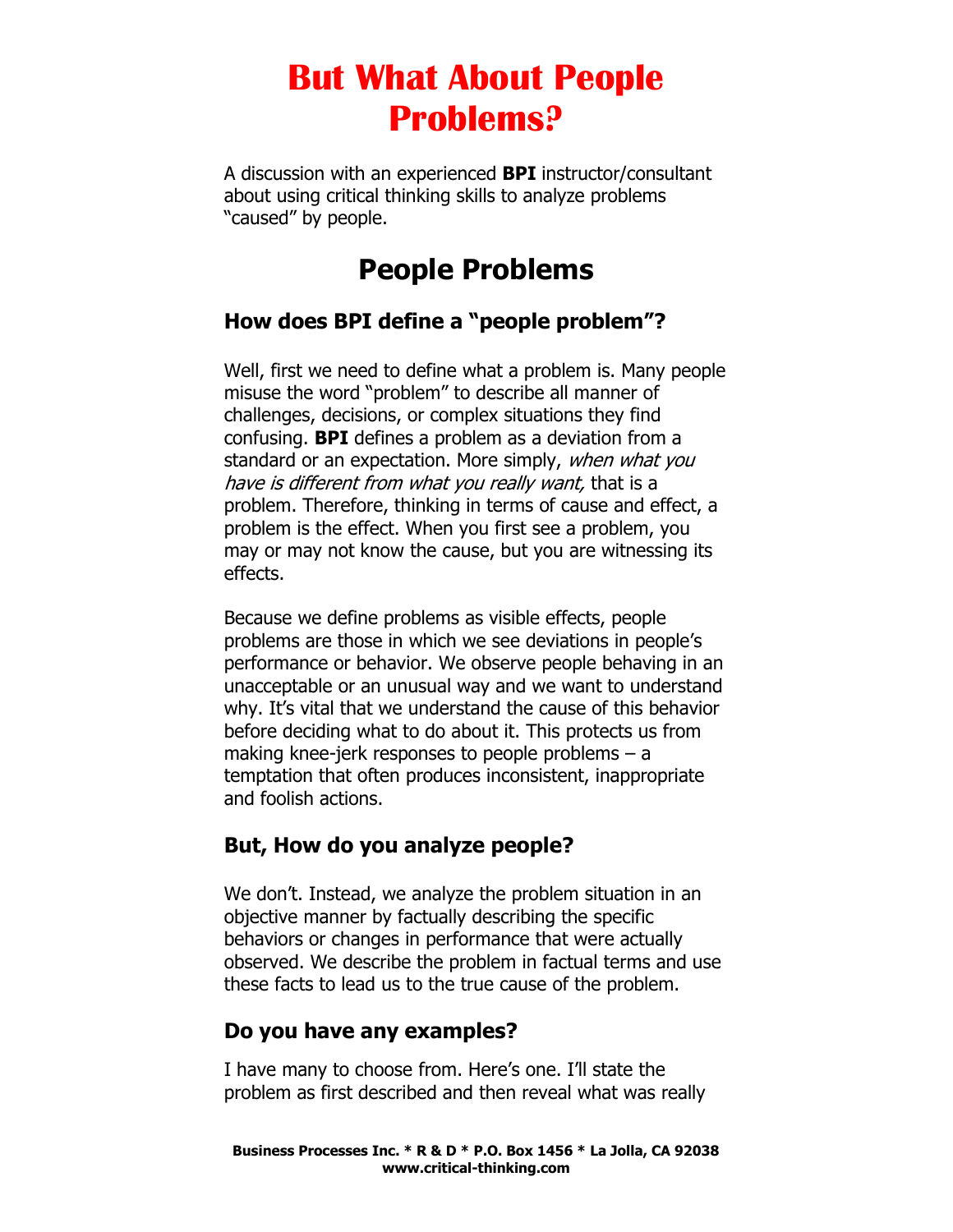going on as determined by the **BPI** process.

"People just don't care about work anymore!"

- Management believed that people just did not care anymore, that the younger generation had not learned or adopted the proper work ethic.
- The observed problem was a steady increase in the average duration of absences in one of the company's divisions. The workers most affected were those that were supposed to have the good work ethic! The real cause of this specific problem was a change in the absenteeism policy that punished the number of absences but not the duration. Long absences were more attractive than short ones because the workers got docked pay for the first day but then the company paid for all subsequent days. So, people reasoned, why take just one day off?

### **Wasn't that obvious?**

Well, that's the nature of hindsight – problems always look easier once they're solved. During a problem, however, many factors can converge to hide what would otherwise be obvious.

What's important to note is that the problem described above was analyzed using information that was already known. There was no new information. Same people, same information, different process. What made the difference was a process that organizes certain key facts and provides the right questions to focus people's thinking. It was the use of our process that made the cause obvious.

### **How about another people problem example?**

#### Poor supervisory skills

1. A manager believed that the supervisor of an information processing unit lacked proper people handling skills.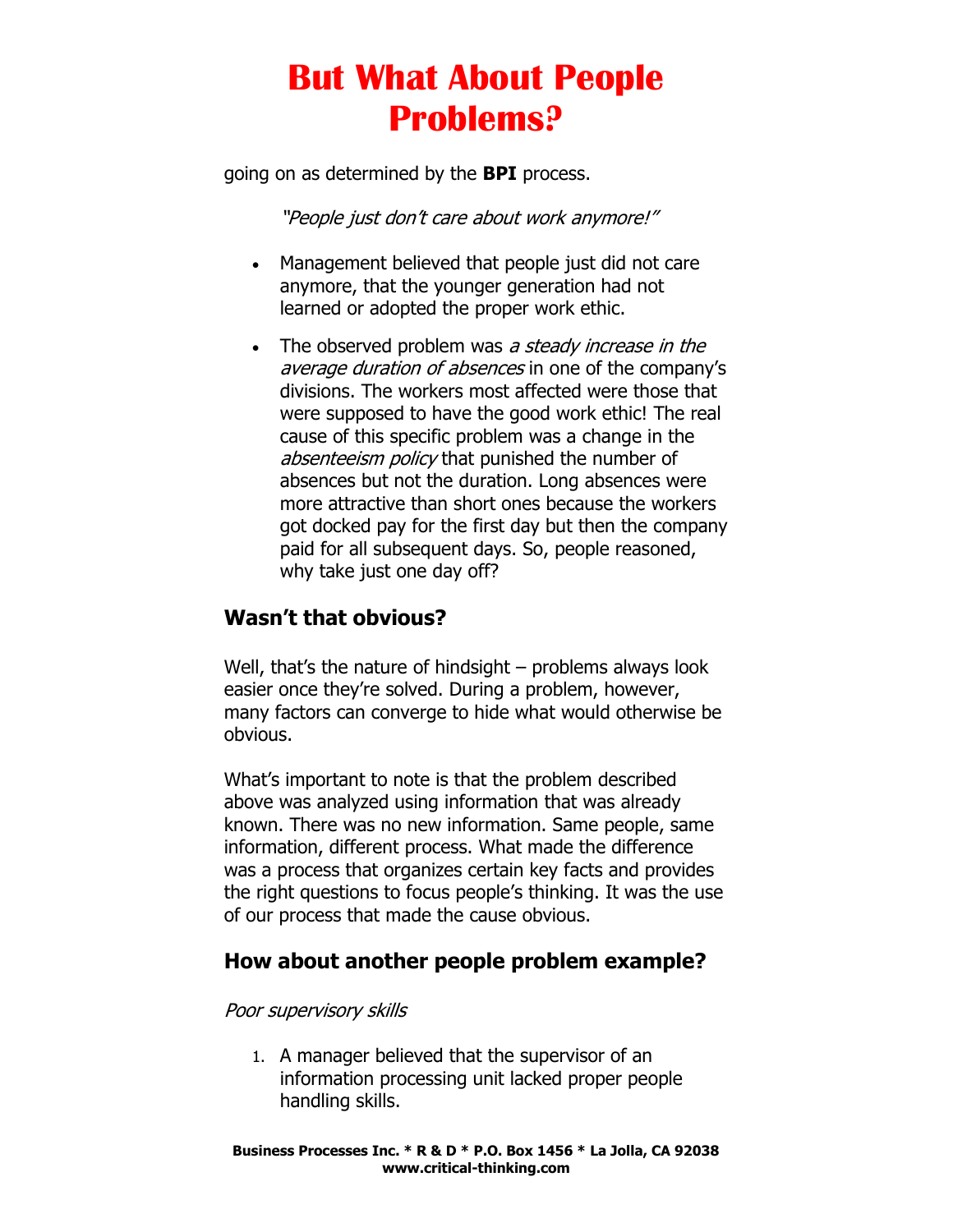- 2. The observed problem was an increasing number of complaints about the supervisor being **unfair** and **biased** and **playing favorites**.
- 3. Analysis revealed that the supervisor had worked well with this unit for a period until the company began to automate the unit. Then, workers were asked to perform temporary tasks associated with the company's move to a new location outside the city. The cause of the complaints was determined to be the *employees' fear of losing their jobs* precipitated by the on-going automation, the company's plans to move, and the frustrations of tedious and temporary work. The problem disappeared when the group learned they would all be needed after the move and that in fact the unit would be expanded and given new, permanent responsibilities. What I found interesting was that as soon as job security returned, the supervisor miraculously transformed back into the same swell guy he was before the complaints. Isn't that amazing?

Yes, it is! I notice that your training starts off with a problem-solving example involving things (e.g. mirrors on windshields or defects in paint.)

#### **When do you get to issues involving people?**

Right away! We usually start off with a **Concern Analysis** case study that describes a complex situation that includes, in addition to the things you mention, absenteeism, complaints about management or their decisions, and comments questioning the competence of employees. This is an unstructured exercise that reveals to the team members the way in which they typically deal with complex issues. We want them to be conscious of what they do naturally before we teach our methods so they can identify where their thinking is strong or weak, and so they can more readily integrate this new methodology with their current strategy. What most teams in the workshop do before learning our methods is focus on the people as the root of all the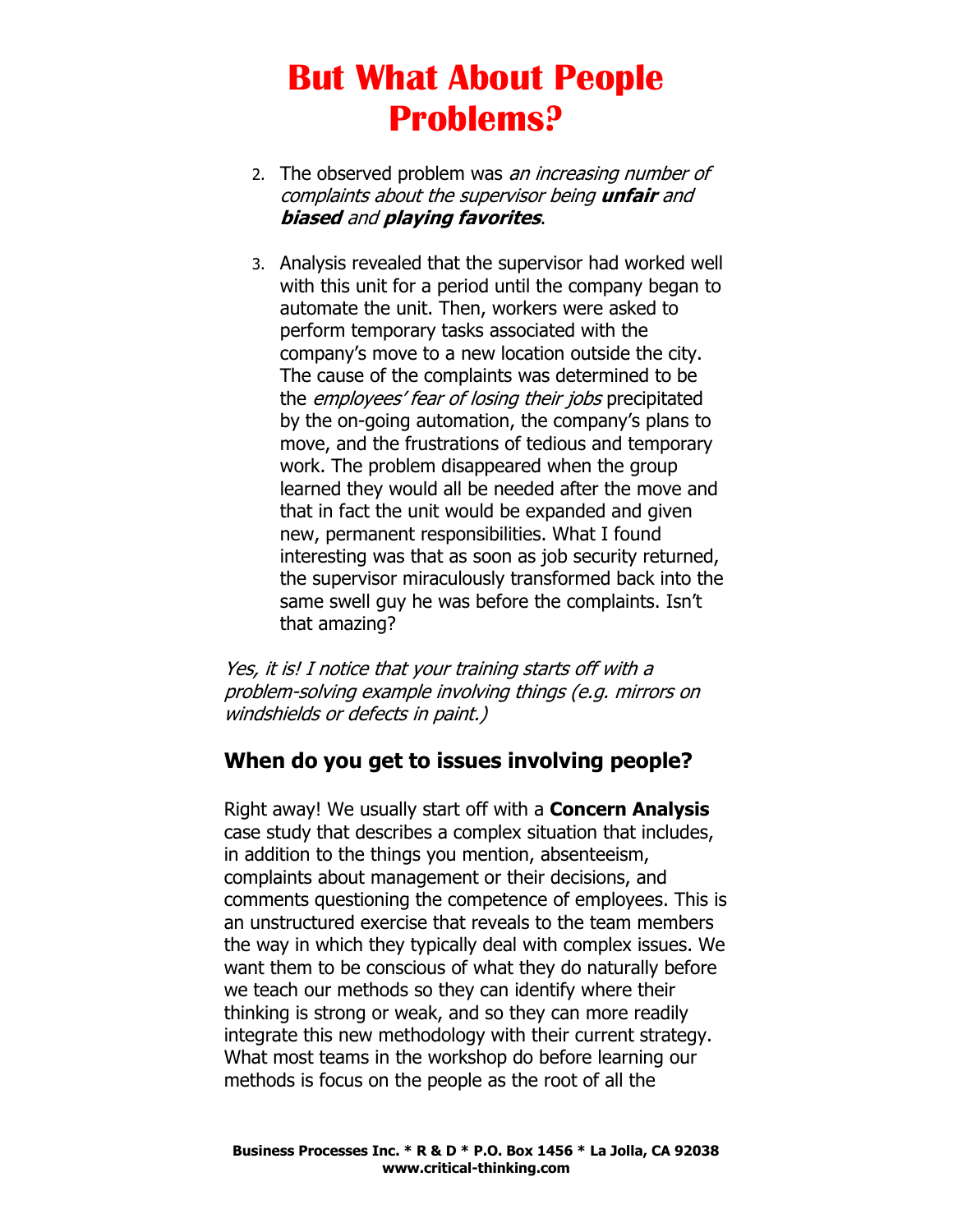problems and suggest forming a task force (if they are people centered) or firing someone (if they are not.) These suggestions indicate to me that they are deficient in critical thinking skills.

Now, of course, people are at the root of all problems in a broad sense because we are dealing with organizations created by people, run by people, and serving people. Our training teaches people how to objectively determine what is really going on and to understand why. We have to be able to separate facts from opinions and use the facts to guide our inquiry.

- Is the problem we're observing caused by the systems we've created?
- Are incentives out of alignment?
- Could our suppliers be to blame?
- Do our employees lack understanding?

We'll need to know the true cause of the problem to take effective action.

#### **But these are manufacturing cases and not service industry cases?**

To begin, yes. When we introduce our processes, we deliberately use case studies that are unrelated to participants' present work environment so they can focus on learning the process without distraction. Manufacturing scenarios provide convenient examples because it's typically easier to describe and understand objects in the physical world than it is to describe and understand the complexities of human behavior. After participants, have mastered the process using simple scenarios, they are better equipped to tackle more dynamic and challenging problems, such as those involving people.

We have 35 years' experience tailoring and testing various case studies for our customers and we've learned that certain basics are best taught using non-industry material. Otherwise, people struggle to see the process we are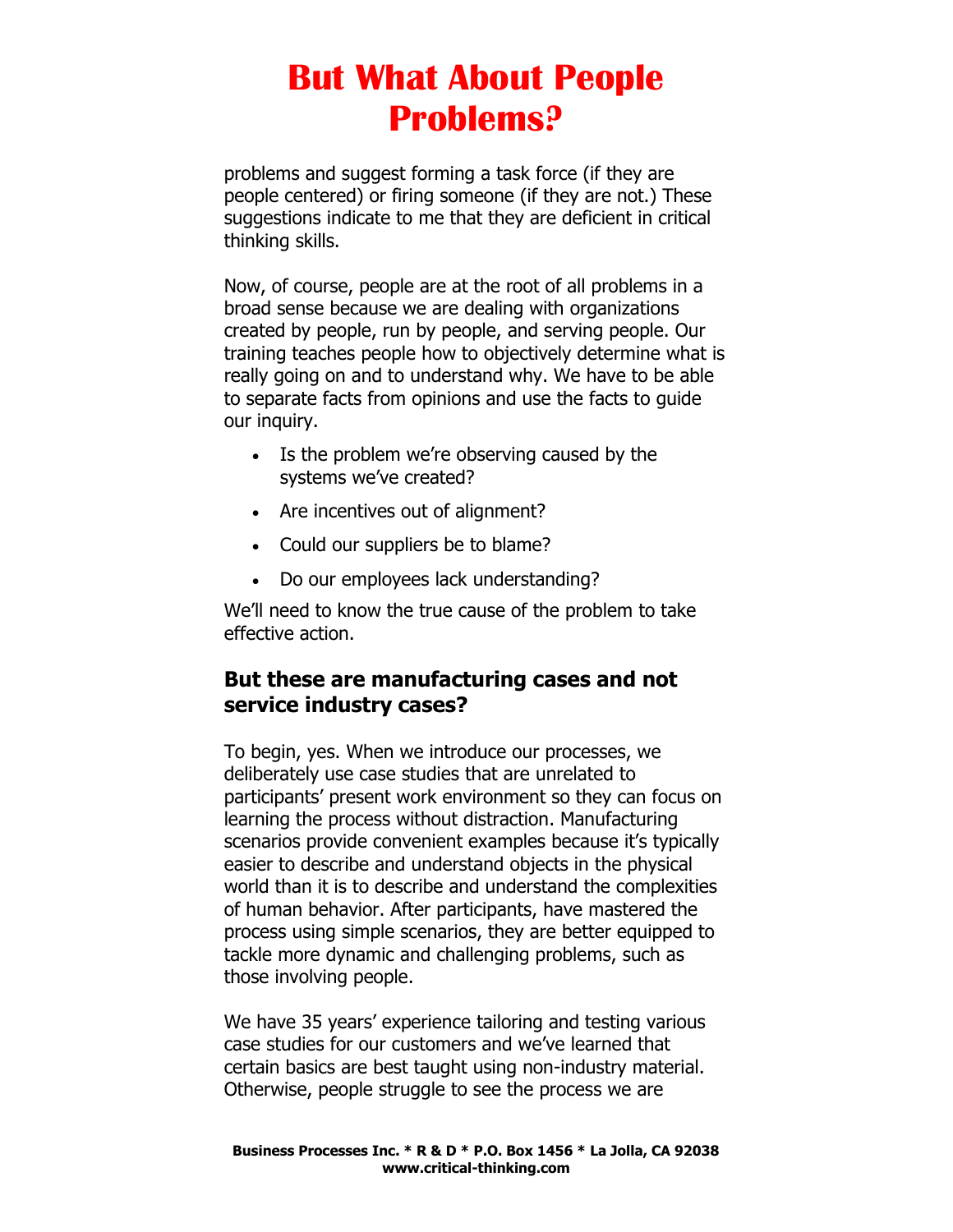teaching. The content gets them too wrapped up. If you are currently dealing with the same issues on your job that the case identifies, you are going to have difficulty separating what information is from your job and what comes from the case. It also can be emotionally upsetting for some participants who have strong feelings about one or more of the issues which can further compromise their learning experience. We must highlight the thinking framework first, then move toward applying the framework to the participants' real job issues so we don't confuse the two. This is especially true when we teach our cause analysis procedure, although it's not as crucial when introducing our decision making or planning procedures.

## **The BPI Workshop Teaching Model**

#### **Our teaching model follows this pattern**

- 1. **Non-industry case** introduction and presentation
- 2. **Non-industry [or Industry] case** practice and coaching
- 3. **Industry skill building exercises** informal test with feedback
- 4. **Applications** current concerns volunteered by participants

### **So, does the problem-solving process work equally well with things and people?**

Yes. But in many ways, it is more critical to follow a process to guide our thinking about people issues. We need a process to help keep us honest, so to speak. When dealing with people issues, we are more likely to jump to conclusions, make wrong assumptions, and let our emotions and our relationship to those people cloud our judgment. We all need help focusing on the relevant facts, staying objective, and verifying our conclusions.

### **What experience have you had with nonmanufacturing people using these ideas?**

Many of the companies we serve are non-manufacturing.